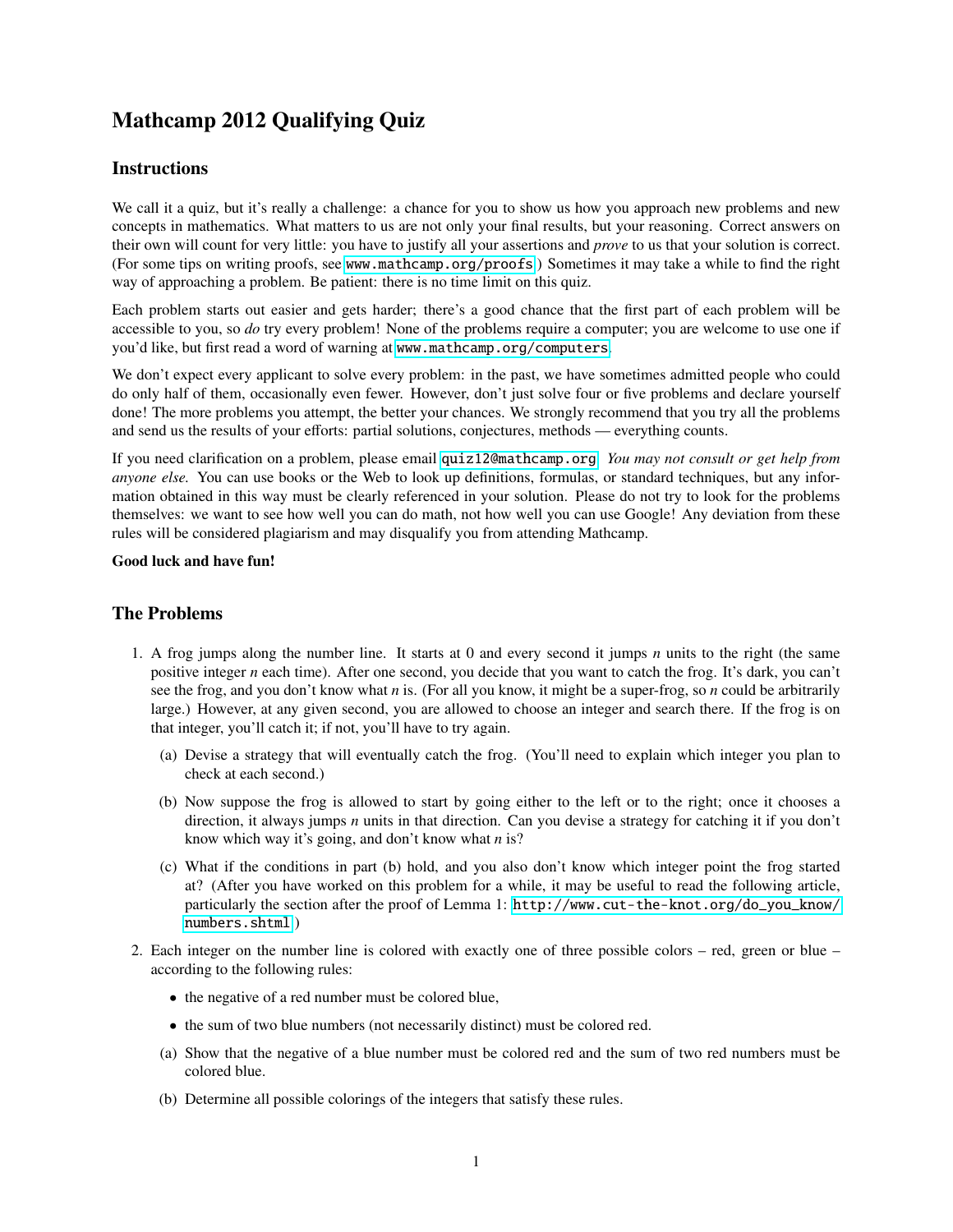- 3. Let *p* be an odd prime. A group of *p* campers sit around a circle, and are labeled with the integers  $1, 2, \ldots, p$ in clockwise order. The camper with label 1 yells out the number 1. The camper sitting next to this camper in clockwise order yells out 2. The camper two spots in clockwise order from the camper who yelled out 2 yells out 3. This process continues: the camper seated *n* spots (in clockwise order) from the camper who yelled out *n* must yell out  $n + 1$ . A camper gets a cookie anytime she or he yells out a number.
	- (a) Show that there is a camper who never gets a cookie.
	- (b) Of the campers who do get cookies, is there one who at some point has at least ten more cookies than the others?
	- (c) Of the campers who do get cookies, is there one who at some point has at least ten fewer cookies than the others?
- 4. Let *a* be a rational number with  $0 < a < 1$ . A *lollipop* in the *xy*-plane with *base*  $(a, 0)$  consists of a line segment from  $(a, 0)$  to some point  $(a, b)$  with  $b > 0$ , together with a filled in disc of radius less than *b*, centered at  $(a, b)$ . Determine whether or not it is possible to have a set of lollipops in the *<sup>x</sup>*y-plane satisfying both of the following conditions:
	- for every rational number *a* with  $0 < a < 1$ , there is a lollipop whose base is the point  $(a, 0)$ ,
	- no two lollipops touch or overlap each other.

If such a set of lollipops exists, explain how to construct it. If not, justify why not.

5. A convex body in the plane is a region with positive area such that for any two points in this region, the entire line segment between them also lies within the region. Let *P* be the perimeter (i.e., boundary) of a convex body in the plane. We will assume throughout this problem that *P* is *centrally symmetric*: that is, if  $(a, b)$  is a point on *P*, then so is  $(-a, -b)$ .

For any nonnegative real number *k*, we define *kP* to be the subset of the plane obtained by multiplying all the points of *P* by *k* in each coordinate. In other words, for each point  $(a, b)$  of *P*, the point  $(ka, kb)$  is in  $kP$ .

If  $(x_1, y_1)$ ,  $(x_2, y_2)$  are two points in the plane, we define the *P-distance* between them to be the smallest nonnegative real number *k* such that when the set *kP* is translated by  $(x_1, y_1)$  (i.e., by  $x_1$  units horizontally and by  $y_1$  units vertically), the point  $(x_2, y_2)$  lies on it. For example, if *P* is the square with vertices  $(0, 1), (1, 0), (0, -1), (-1, 0)$ , then the *P*-distance between  $(3, 5)$  and  $(4, 10)$  is 6.

- (a) Let *P* be the perimeter of a disc of radius 1 centered at the origin. Find a formula for the *P*-distance between any two points  $(a, b)$  and  $(c, d)$  in the plane.
- (b) Let *P* be the perimeter of a rhombus with vertices  $(2,0)$ ,  $(-2,0)$ ,  $(0,3)$ ,  $(0,-3)$ . Find a formula for the *P*-distance between any two points  $(a, b)$  and  $(c, d)$  in the plane.
- (c) In part (a), we took it for granted that a filled-in disc of radius 1 is a convex body. Prove this rigorously, using the definition of convexity given above.
- (d) Suppose *P* is a convex quadrilateral. What are the possible *P*-distances between vertices of *P*? What about when *P* is a convex hexagon? (Remember: *P* must still be centrally symmetric!)
- (e) Let *P* be the perimeter of some centrally symmetric convex body, and let  $(a, b)$  be a point on *P*. What is the largest possible *P*-distance from  $(a, b)$  to another point on *P*? Will  $(a, b)$  be at this *P*-distance from just one other point on *P* or from multiple other points? (If any of your answers depend on the geometry of *P* and/or on the choice of  $(a, b)$ , explain how.)
- (f) In principle, we could define *P*-distance even when *P* doesn't come from a convex body and/or is not centrally symmetric. But it turns out that in both of these cases, the definition is problematic: the resulting quantity doesn't behave in the ways we expect a "distance" to behave. Can you determine what problematic issues arise?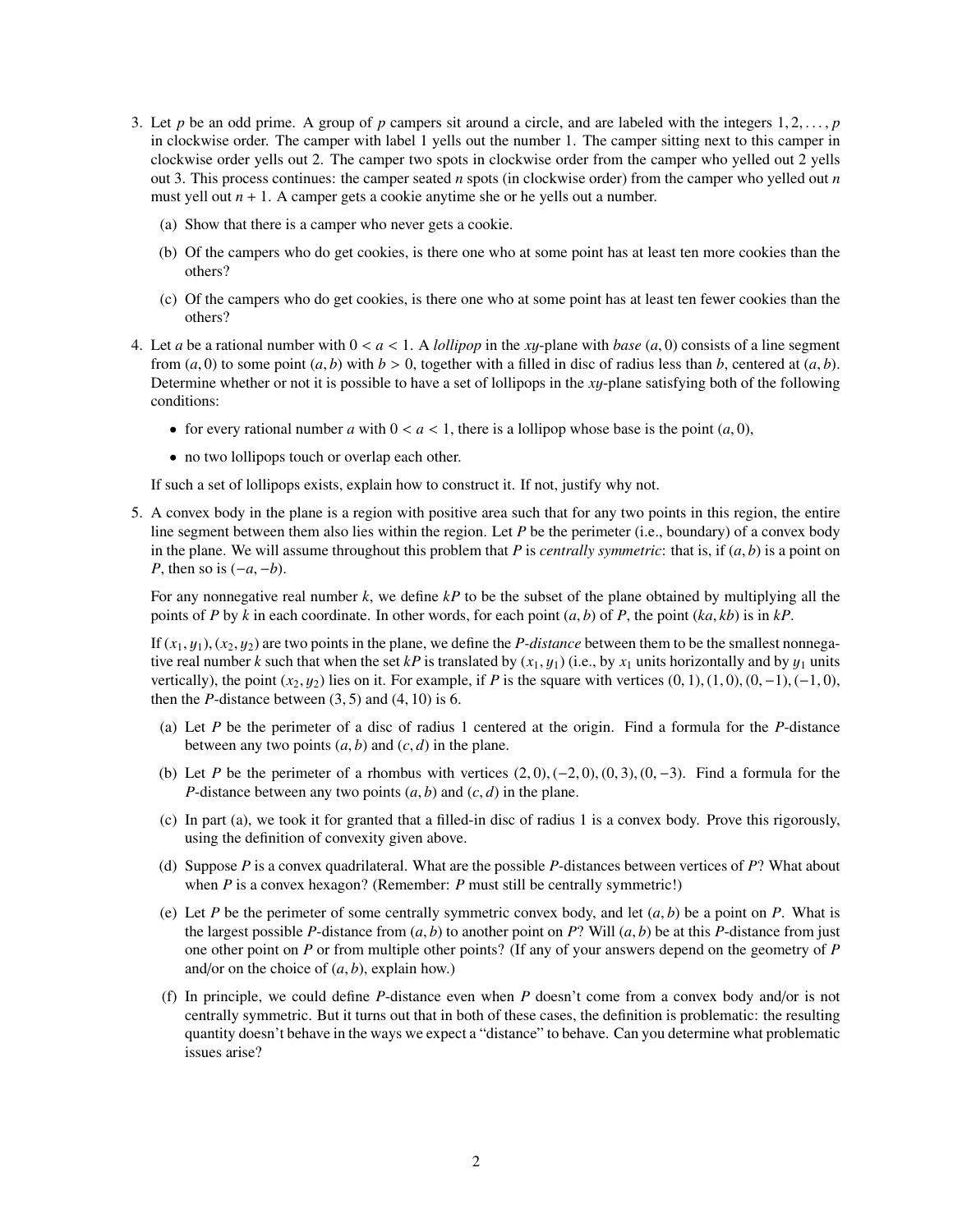6. An ocean has infinitely many islands. Every island is labeled by one of the integers  $\{\ldots, -3, -2, -1, 0, 1, 2, 3, \ldots\}$ with no two islands having the same label and every integer being the label of some island. Two islands are connected by a bridge if their labels differ by a power of two. For instance, there is a bridge connecting island 7 and island −25.

We define the *distance* between two islands  $k_1$  and  $k_2$  to be the minimum number of bridges needed to get from  $k_1$  to  $k_2$ . For instance, the distance between the islands 0 and 7 is 2. (You can move from island 0 to island 8, then to island 7; this is the minimum, since you can't go from 0 to 7 using just one bridge.)

- (a) Show that for any integer  $r \geq 1$ , you can find two islands in the ocean at distance r from each other.
- (b) An *infinite path* in our ocean consists of an infinite set of islands I and an infinite set of bridges B, with each bridge in  $\mathcal B$  joining two islands in the set  $\mathcal I$ , such that:
	- every island in  $I$  is connected to exactly two bridges in  $B$ ,
	- for any two islands in  $\overline{I}$ , you can get from one to the other using only bridges in  $\mathcal{B}$ .

Here is one example of an infinite path: let  $I$  be the set of all odd-numbered islands and let  $B$  be the set of bridges between islands in  $\mathcal I$  whose labels differ by 2. It is easy to see that  $\mathcal I$  and  $\mathcal B$  satisfy both conditions for an infinite path:

- Each island *k* in *I* is connected to exactly two bridges in  $B$  namely, the bridges leading to islands *k* − 2 and *k* + 2;
- To get from any odd-numbered island to any other using bridges in  $B$ , you start at the smaller number and keep adding 2.

As a warm-up, can you create an infinite path with the *same* I as in the example above, but with a *di*ff*erent*  $\mathcal{B}$ ?

- (c) Is it possible to construct an infinite path in our ocean such that, for any two islands  $k_1$ ,  $k_2$  in  $I$ , the minimum number of bridges in B needed to get from  $k_1$  to  $k_2$  is exactly the distance between  $k_1$  and  $k_2$ ? For instance, the infinite path in our example does *not* have this property: it takes two bridges in B to go from island 1 to island 5 (you have to go via island 3), even though the distance between these two islands is 1 (there is a single bridge not in  $\mathcal B$  that connects them to each other). If your answer is yes, give an example of sets  $I$  and  $B$  that work. If your answer is no, prove that it can't be done.
- (d) Does there exist a set  $S$  of 9 islands such that:
	- the configuration of bridges connecting pairs of islands in  $S$  is exactly as in the picture below (with no additional bridges between any of the islands), and
	- $\bullet$  the distance between any two islands in S equals the minimum number of bridges needed to get from one island to the other via islands in  $S$ ?



What if, instead of a  $3 \times 3$  grid, we had an  $n \times n$  grid: for which *n* is such a configuration possible?

(e) Suppose, in a sea far away, we have islands labeled in the same way, with two islands connected by a bridge if their labels differ by a power of 3. Is there a one-to-one correspondence between islands in the ocean and islands in the far-away sea, such that two islands in the ocean are connected by a bridge precisely when the corresponding two islands in the sea are connected by a bridge?